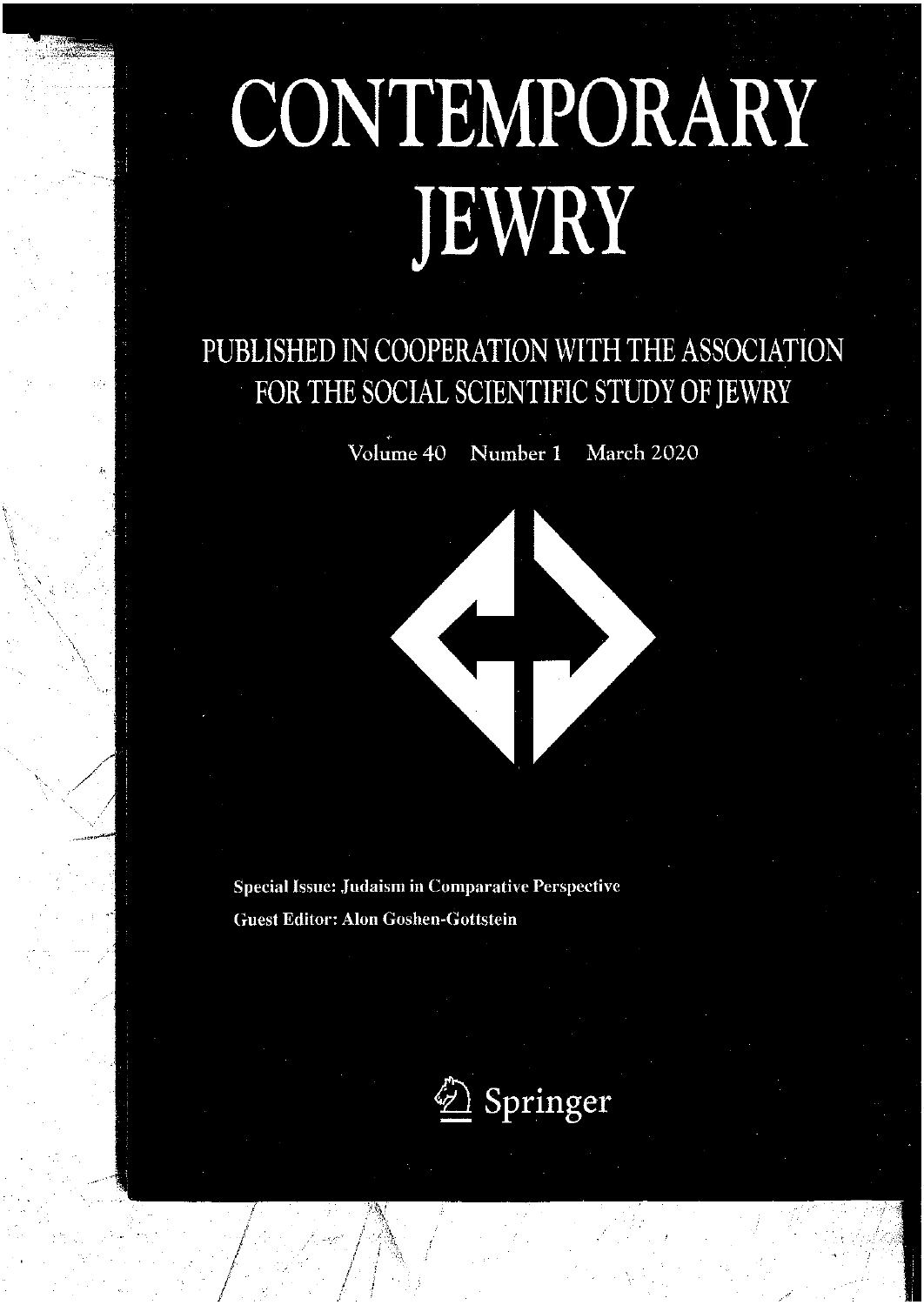## **Contemporary Jewry**

## Volume 40 Number 1 March 2020

Editor's Introduction to  $v40(1)$ H. Hartman 1

Tribute to Menachem Friedman, z"1 S. Heilman 5

Tributes to William Helmreich, z"l H. Hartman 7

## **Special Issue: Judaism in Comparative Perspective**

## **Guest Editor: Alon Goshen-Gottstein**

Judaism and Interreligious Co-evolution: A Retrospective Reading A. Goshen-Gottstein 15

A Review of Religious Genius: Appreciating Inspiring Individuals across Traditions, by Alon Goshen-Gottstein M. Sendor 37

**Sharing Wisdom** J. Gellman 47

The Future of Religious Leadership: World Religions in Conversation H. Ben-Pazi 61

Reflections on the Religious Other from Modern Jewish Philosophy S. Kepnes 67

My Response to Alon Goshen-Gottstein's Luther the Anti-Semite: A Contemporary **Jewish Perspective** R. Kimelman 85

**Review of The Crisis of the Holy** S. Fischer 109

Reading Jewish Theology and World Religions from the Perspective of a Dialogical Theology from a Jewish Vantage Point E. Meir 121

The God of Abraham, Yitzhak, and Yonatan: Goshen-Gottstein on Heschel, **Greenberg**, and Sacks E. Korn 137

**RESEARCH UPDATES** 

**Research from Academic Institutes** H.K. Kim 149

#### **BOOK REVIEW**

Wald, Kenneth D.: The Foundations of American Jewish Liberalism . Weisberg, Herbert F.: The Politics of American Jews L. Kotler-Berkowitz 153

**BOOKS RECEIVED** 

Further articles can be found at link.springer.com

Instructions for Authors for Contemporary Jewry are available at http://www.springer.com/12397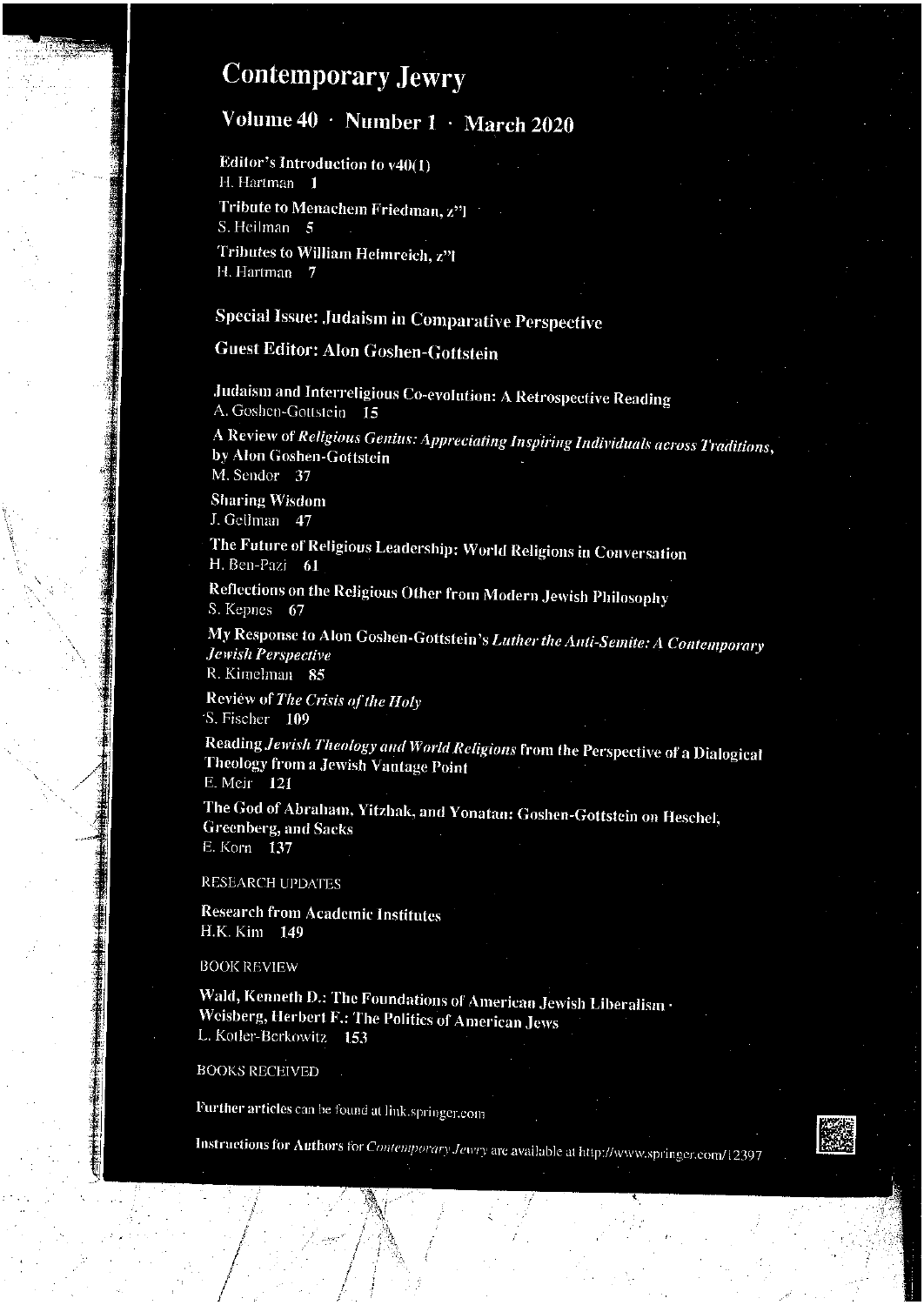

## **Sharing Wisdom**

**Jerome Gellman[1](http://orcid.org/0000-0002-7507-9409)**

Received: 8 April 2019 / Accepted: 19 May 2020 / Published online: 12 June 2020 © Springer Nature B.V. 2020

### **Abstract**

In this paper I propose a number of distinctions to be noted and applied in the endeavor of sharing wisdom between religions. I propose diferent categories of wisdom and urge greater attention to sharing what is the active wisdom of religious sharers and not just "official" wisdom. Authentic sharing of wisdom should be sensitive to these layers of religious wisdom: (A) wisdom found in the home religion; (B) wisdom in the home religion that fgures actively in the lives of devotees (or not), and to what degree; (C) wisdom in the home religion the person before us believes in or cherishes in his or her own religious life.

**Keywords** Wisdom descriptive · Wisdom evaluative · Wisdom bracketed · Wisdom by translation

One aim of contemporary interreligious dialogue is to increase one's familiarity with devotees of other religions, to enhance peaceful living side by side, and to sponsor cooperative ventures across lines. This aim involves both becoming familiar with the main religious tenets and practices of other religions and personally interacting with devotees of other religions. Whether or not you agree with them, you can "understand" them and appreciate "where they are coming from" and respect them, or forgive them, for that.

A second aim of contemporary interreligious dialogue can be sharing religious wisdom with others. This can come from wishing to share with others some wisdom of your own religion and/or wanting to hear of the wisdom of religions other than your own. This goes well beyond the frst aim, which might be no more than telling non-Jews things like "We Jews do this and that …" or "We Jews believe this and that …"

The volume, *Sharing Wisdom*, edited by Alon Goshen-Gottstein [\(2017](#page-14-0)), is a collection of essays by devotees of diferent religions, Christian, Hindu, Sikh, Buddhist, Muslim, and Jewish, ofering their individual attitudes toward sharing wisdom with

 $\boxtimes$  Jerome Gellman gellman@bgu.ac.il

<sup>1</sup> Ben-Gurion University of the Negev, Beer-Sheva, Israel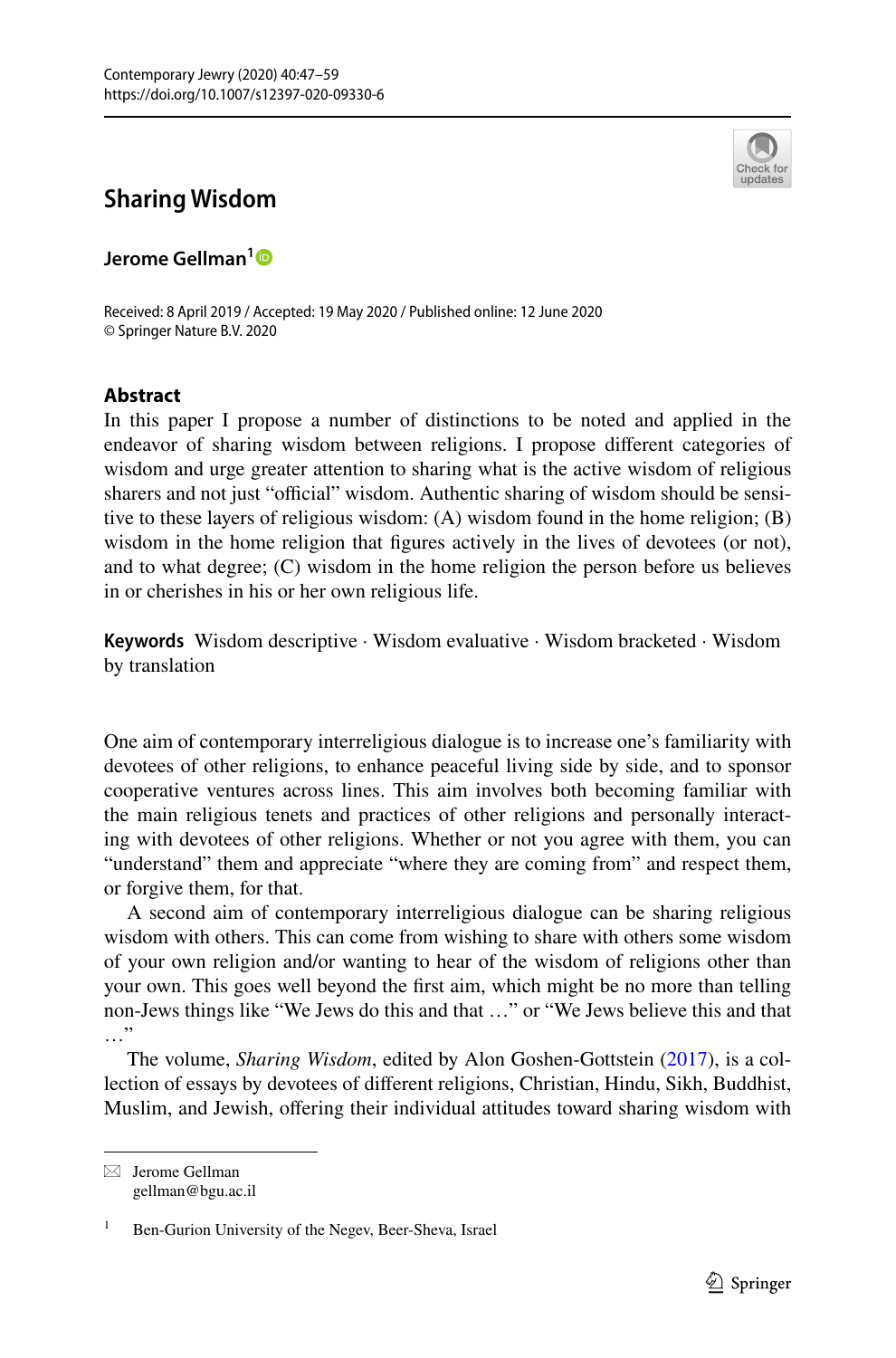other religions. What makes this collection important is that each author attempts to anchor his or her attitude toward sharing wisdom in their own religious framework and understanding. Thus, this volume is not only *about* sharing wisdom but is a prime *example* of sharing wisdom between religions, since the *wisdom* of sharing wisdom between religions is shared here in an open and sincere manner. I have been asked to present a constructive review of this volume, by which I understand an attempt both to analyze the contributions to this collection and to advance the cause of "sharing wisdom." My main interest in what follows is to raise precautions, which, if heeded, should enhance the quality and value of sharing wisdom. Almost always, sharing wisdom pertains only to sharing collective beliefs—what *we Jews* believe and what *we Muslims* think. This leaves out what should be prominently included in the discourse.

#### **Sharing Wisdom: Important Distinctions**

To redeem my task, I will not attempt to defne "wisdom"—that is too much for me—but I do fnd it necessary to introduce a number of distinctions in the vicinity of "sharing wisdom" relevant for our purposes. First, we need to distinguish between "wisdom" taken in a purely descriptive sense and "wisdom" taken as a positive evaluational category. As a purely *descriptive* category, "wisdom" refers to what someone, a group, or a religion *considers* to be wisdom. If I call this "wisdom" in the descriptive sense I am not evaluating it positively. I might reject it, or parts of it, as prosaic and not very worthwhile, contrary to what others have thought. Or, my basic outlook might be so diferent from where the wisdom is coming from that it clashes with my dearest and deepest understandings. The diferences are just too big for me to positively evaluate what is being presented. In this *descriptive* sense, to speak of Mesopotamian "wisdom" literature might be no more than to speak of what is *considered* or *was* considered by some to be wisdom. In this sense I can refer to something as wisdom without endorsing it.

The other category of wisdom is *positively evaluative*, involving an endorsement of something as truly worthy of having been discovered, worthy of my attention, and possibly of ultimate adoption into my understanding. In this sense, to speak of "wisdom" is to endorse its value and importance. I will mark this distinction with subscripts as "wisdom<sub>a</sub>" for wisdom in the descriptive sense and "wisdom<sub>e</sub>" for wisdom in the evaluative sense. (Note that in principle I might judge something to be "wisdom<sub>e</sub>" when no one else has. Others might not think of it as wisdom at all, yet I fnd something very penetrating about it.)

Now for a distinction within a distinction. Go back to where I deem something to be wisdom<sub>d</sub> only, refraining from giving it the honor of wisdom<sub>e</sub>. There is a further distinction to be made within this account. For I might yet appreciate it as a profound piece of wisdom, wisdom, *granting* the framework from within which it originates, a framework that I myself do not accept. For me, it is not wisdom<sub>e</sub>. Yet it is not simply wisdom<sub>d</sub>. To mark this category, I will use "wisdom<sub>[e]</sub>" to indicate what a person judges to be deservedly positively evaluated, wisdome, *only* from the perspective of the other person, given the other person's background beliefs, but not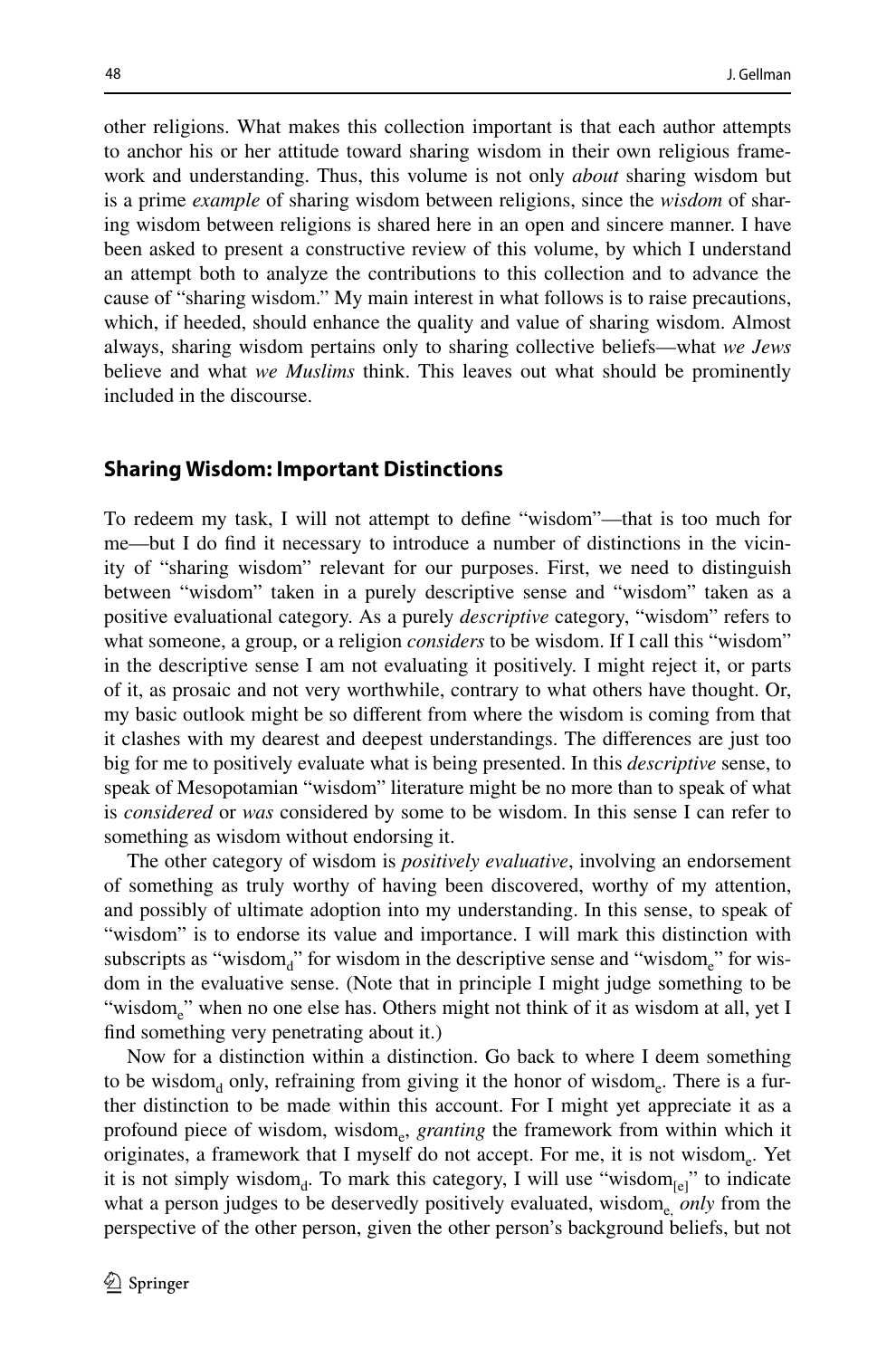from her own perspective. While "wisdom<sub>e</sub>" denotes wisdom positively evaluated, simpliciter, with "wisdom $_{\text{[e]}}$ " the positive evaluation is under brackets, neutralized within. Wisdom<sub>[e]</sub> straddles the gap between wisdom<sub>d</sub> and wisdom<sub>e</sub>. What is for me wisdom<sub> $[Fe]$ </sub> is in the end nothing more than wisdom<sub>d</sub>, but that is not the whole story. It shares the positive evaluative attitude of wisdom<sub>e</sub> but only in a limited manner, not in the full way of wisdom.

I must raise an additional possibility about how one manages wisdom<sub> $[e]$ </sub>. I might think of something as a bit of wisdom<sub> $[e]$ </sub>, because it does not really count as wisdom from my own perspective. Yet, I might have a way to transform that piece of wisdom<sub> $[Fe]$ </sub> into something nearby that will be cherished wisdom<sub>e</sub> from inside my own perspective. This has happened to me, for example, when reading some Christian texts about Jesus. When discovering there wisdom about Jesus, *as it is* it will be for me no more than wisdom<sub>d</sub> or wisdom<sub>[e]</sub>. At best, it strikes me as wisdom<sub>e</sub>, granting the Christian point of view it represents, which is not mine. Yet, I am at times able to translate what is said about Jesus to be about God instead, so that what was at first wisdom<sub>[e]</sub> now reconfigures as wisdom<sub>e</sub>. I will call the resulting wisdom "wisdome by translation." I suspect that a quick implicit translation of this sort underlies a signifcant degree of appreciation of wisdom borne on foreign wings.

Now for a different type of distinction within wisdom, and derivatively within wisdom<sub> $[Fe]$ </sub>. That is between what is wise because it conveys a *truth* or truths, and what is wise because it conveys *understanding*, although it not be true. It conveys understanding by being "true enough" to give us an understanding of matters beyond the question of its truth. An example of the latter kind of wisdom would be my grandmother's favorite saying, "Nobody does harm to a person as great as what he does to himself." Taken as a statement of fact, my grandma was not correct. She was not thinking of the enormous harm others can do to a person far more than what one could do to oneself. Another person can torture me for hours with excruciating pain far more than any pain I could possibly infict on myself. But as a piece of wisdom, my grandma's saying conveys a profound *understanding* of human nature. She was telling me that people too often overlook the damage they do to themselves by bad decisions and actions made in haste, as in anger. These decisions can have an efect over a long term and even for a lifetime. Instead, a person likes to blame their woes exclusively or mostly on others, not paying attention to the havoc they have inficted on themselves. If only we acknowledged the damage we do to ourselves we would be better off and also less condemning of others. My grandma's motto was false as stated but was *true enough* to convey an important piece of wisdom about human nature and how to deal better with life. So, there is wisdom that is true and wisdom that is not true but apt for advancing understanding.

A fnal distinction to be kept in mind is that between what I will call an *individual* epistemic attitude versus a *collective* one. In the *individual* case, I am speaking for myself as an individual, saying what I believe or disbelieve, what I am willing to accept or am not willing to accept. I might, for example, say "I believe the messiah will only come in the future," as a personally held belief. With a *collective* epistemic attitude, I am speaking for my group defned *as a group*. Consider an announcement by the chair of the committee that "the committee believes that taxes should not be raised," when the vote was ten to nine. The chairperson happens to have voted with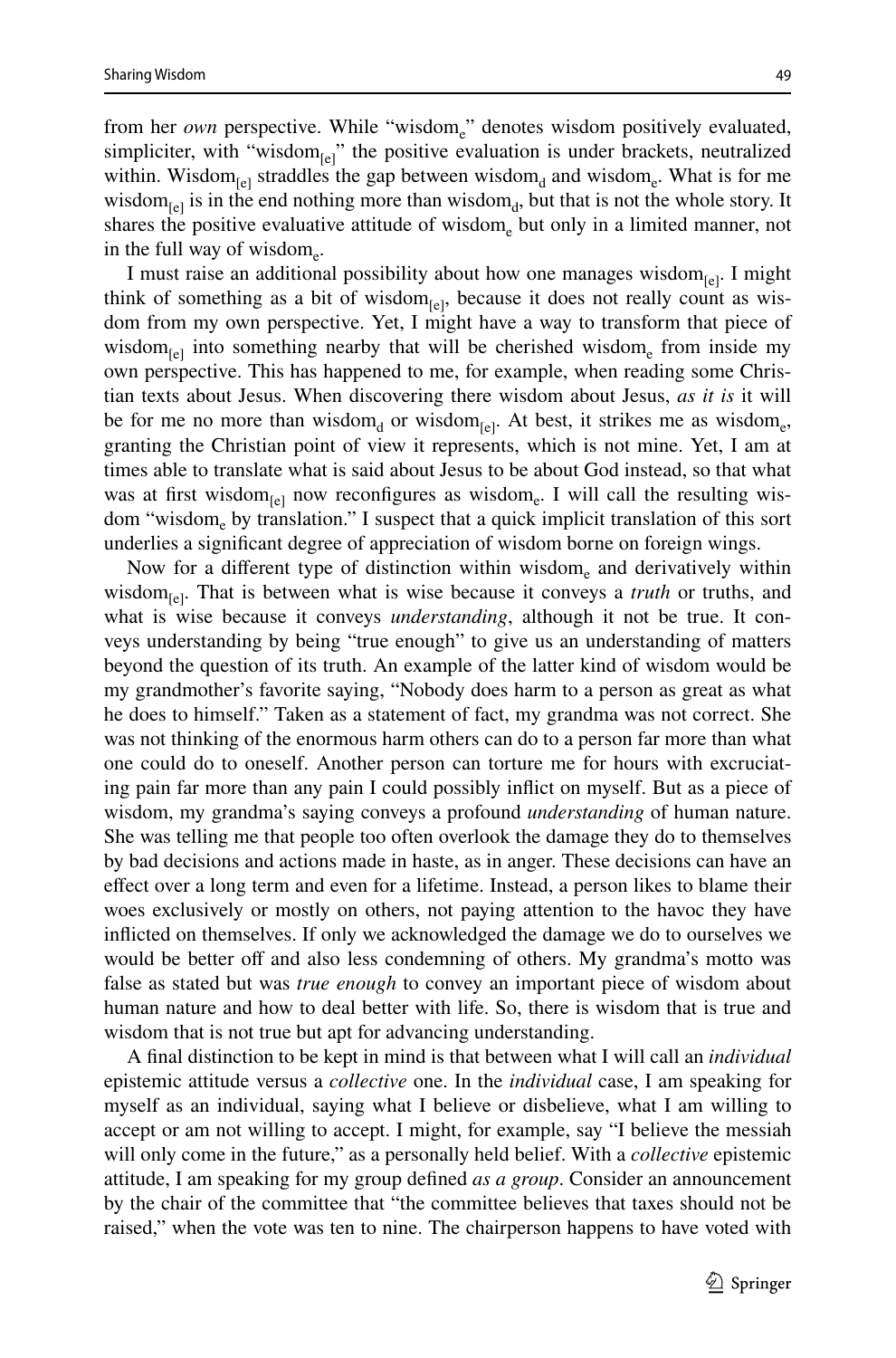the minority, and as a member of the committee believes taxes *should* be raised. In making the announcement, therefore, she is not speaking for herself. She speaks for the committee as *a whole*. It is a collective belief that she is announcing.

Similarly, I might say, "We Jews believe that the messiah will only come in the future." I will be reporting on what is true of my group as a group, an "official" position, as it were. Personally, in my heart or known by those who know me well, for example, I might not believe in the coming of a messiah at all or have doubts whether the official position is really true. As an individual belief it is false to say that I believe what my group as a group does about the messiah.

#### **Sharing Wisdom Between Religions**

Miroslav Volf, the Christian contributor to our volume, informs the reader that the Christian is obligated to share wisdom: They have an *obligation* to share wisdom. After his death and resurrection Jesus Christ said to his disciples: "As the Father has sent me, so I send you" (John 20:21)—with a mission to announce the Good News, and more broadly to share God's wisdom with the world. Christians share wisdom because Jesus Christ commanded them to do so. (Volf [2017,](#page-14-1) 5)

For Christians, wisdom is frst an "integrated way of life" and secondly, wisdom includes pieces of advice on how to live a "good life." Yet,

There is yet a third *and most basic way* [my emphasis] in which Christians understand wisdom—surprisingly, perhaps, wisdom as a *person*…. The Apostle Paul also writes that Jesus Christ "has become for us wisdom from God" (1 Corinthians 1:30). Here *human beings are wise if they follow Christ* [my emphasis] and, even more fundamentally, if they allow that personifed Wisdom to dwell in them, conform them to itself, and act through them (Galatians 2:20).

And:

To reject wisdom as a way of life, *or Christ as the embodiment of wisdom* [my emphasis], is not like leaving the dessert untouched after a good meal; rather, it is like refusing the very nourishment without which human beings cannot truly flourish. (Volf  $2017, 2-3$  $2017, 2-3$ )

These last two sayings restrict the extent to which I, a religious Jew who "rejects Jesus," can contribute wisdom<sub>e</sub> to Volf. For any content that I convey to him that might imply that Jesus is not the embodiment of wisdom or that I do not follow Jesus in my life will thereby not qualify as wisdome for him. And what Volf gives to me might be severely restricted from being wisdom<sub>e</sub> for me. Much of what he calls "wisdom" might be for me at best wisdom<sub>[e]</sub> or wisdom<sub>e</sub> only by translation. To illustrate, if "an integrated life" and "a good life" are code words for Volf for living with Jesus, they would not mark wisdom<sub>e</sub> for me, though they might be wisdom<sub>e</sub> by translation.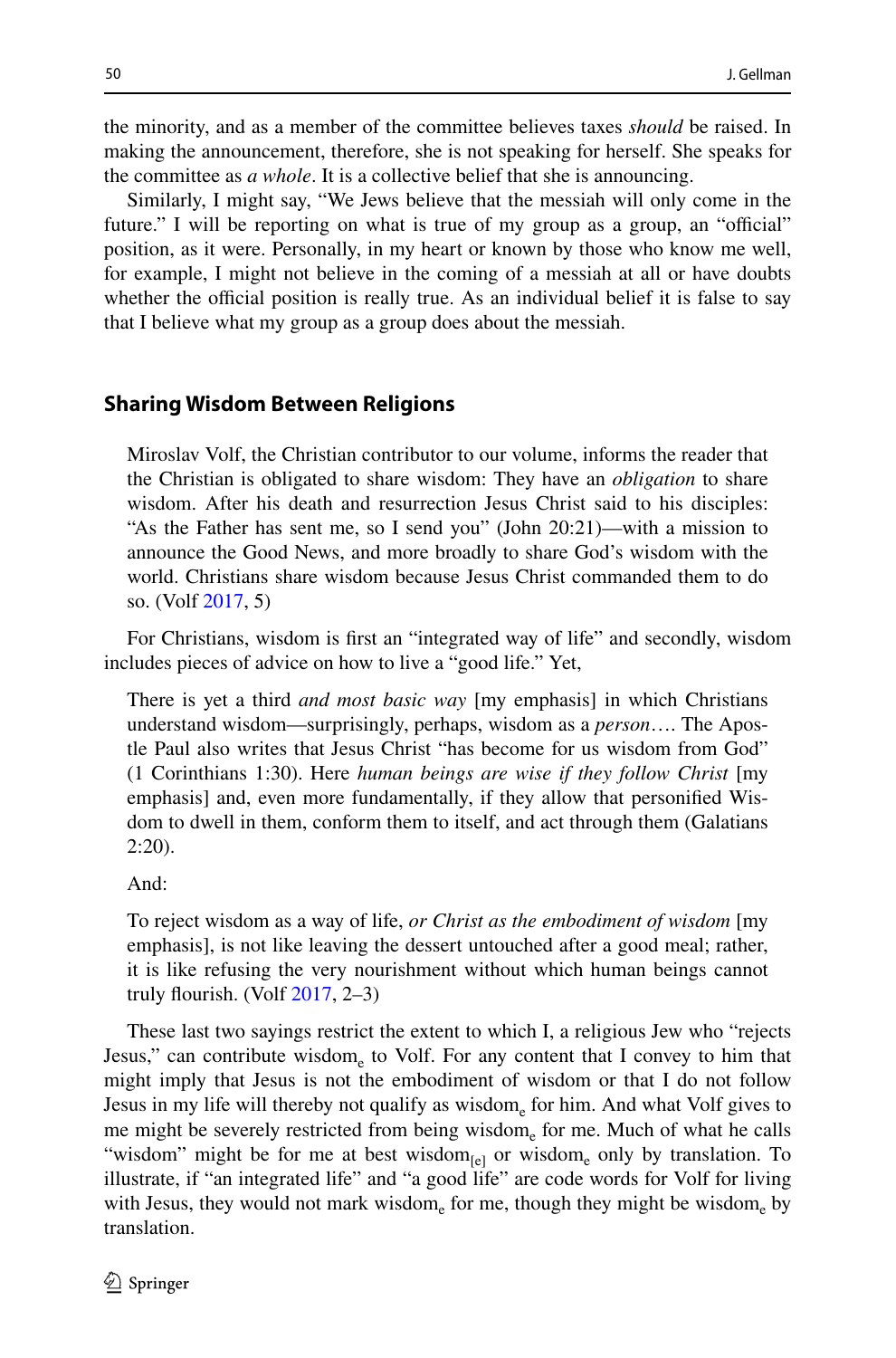However, if what Volf offers me as a piece of wisdom, will be tightly imbedded within his Christian framework, I might not be capable of translating it into *my* religious framework, so that it remains no more than wisdom<sub>d</sub> for me. An example of this is a Christian work I read that presents a theology of the atonement by Jesus in his sufering at the cross. I found myself unable to translate the theme of the book about Jesus's atonement into non-Christian terms so that it could become for me wisdom, by translation. The content is embedded too essentially and inextricably in the theme of the sufering of Jesus. I can appreciate the book as wisdom $_{\text{[el]}}$ , perhaps, but no more.

By contrast, in the *Confessions* of Augustine I have found much Christian content that smoothly becomes for me wisdom<sub>e</sub> by translation. For example, Augustine writes how his mother prayed that he should not travel to Rome lest when arriving there he fall in with the Manichaeans. Augustine did go to Rome, against his mother's wishes, and did not join the Manichaeans. Instead he became a devout Christian and eventually Saint Augustine. When writing about his going to Rome against what his mother had been praying for, in delicious irony Augustine writes that God answered his mother's prayers and sent him to Rome! I see in this passage great wisdom<sub>e</sub>—the idea is easily translatable into a Christianneutral context while retaining the wisdom, of the original.

The Hindu contributor, Anantanand Rambachan, tells us, through quotations from the Bhagavadgita, that "these texts, and countless others, make two signifcant wisdom disclosures…. The frst is the disclosure that God is present in all beings…. The second wisdom disclosure is the emphasis on the equality of the divine presence" (Rambachan [2017,](#page-14-2) 19). Rambachan adds that in Hinduism "wisdom is equated with the discernment of God in all and all in God" (20). The human problem, therefore, is caused "by ignorance of the impossibility of any form of separation from God" (20). There can be no separation from God because God is in all and all in God, essentially and irreversibly. Thus does Rambachan inform the reader of the nature of wisdom.

From such a premise, one might expect the next step to be that wisdom, emanates mostly or almost exclusively from Hinduism outward, and not in the other direction. According to the starting point, we would expect that a Hindu would not recognize as wisdom<sub>e</sub> what another person predicates on an ontological distinction between God and creation. Such talk would display "ignorance" of the impossibility of such a separation. At most, Hinduism could gain wisdom. only from religious outlooks similar to it in relevant ways, such as Sikhism (see below), save for lessons about life detached from their religious soil. But here we have an unexpected move. For it turns out that for Rambachan the following two premises would be consistent with one another:

- (1) According to Hinduism, wisdom<sub>e</sub> is that God is in all and all is in God.
- (2) Religions that do not accept (1) have wisdom<sub>e</sub> to contribute to Hinduism.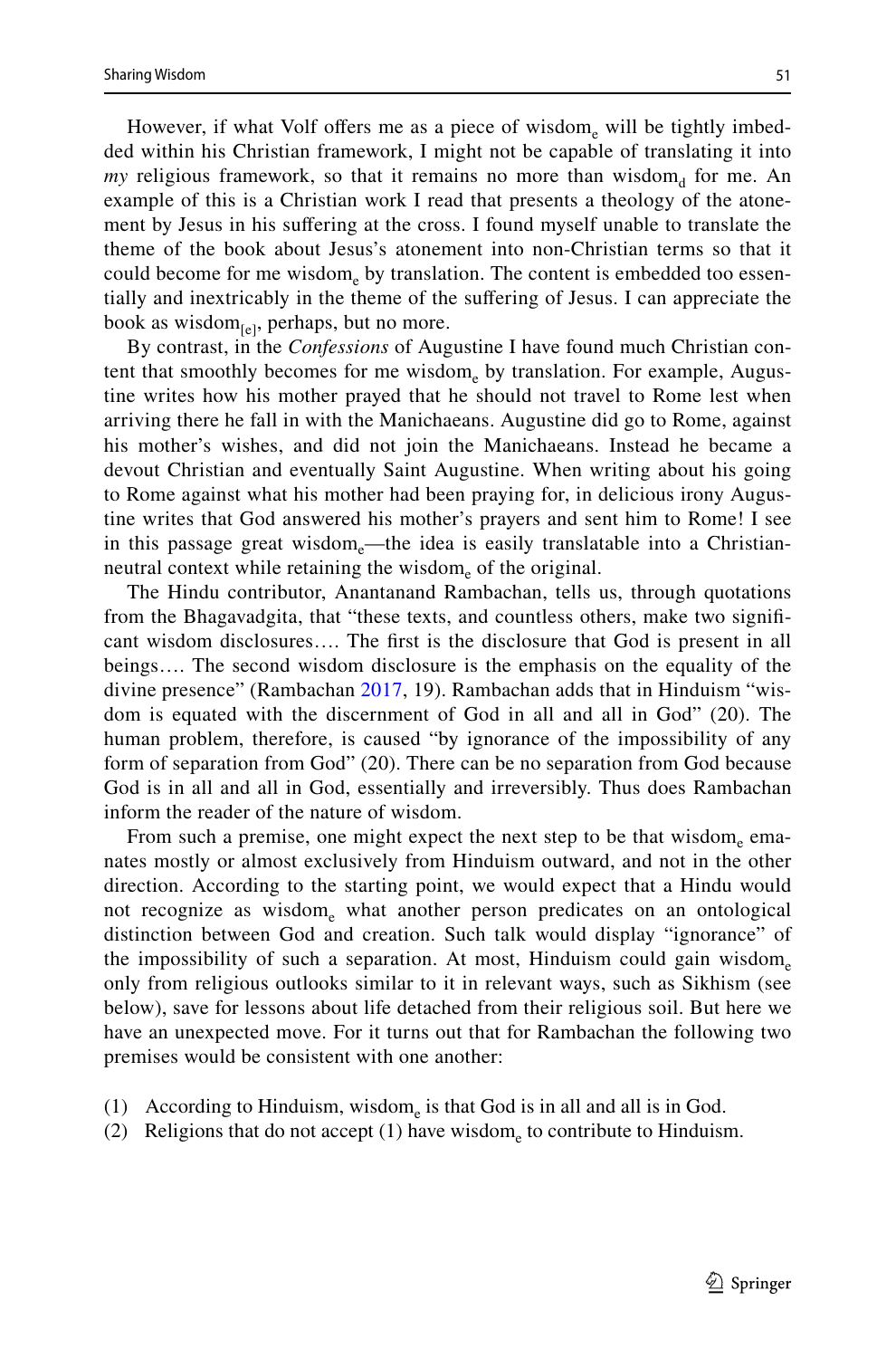These are consistent with one another because, while holding fast to the idea of all in God and God in all, Rambachan avers that humans are limited in their capacity to conceptualize the God to which (1) refers.

The [Hindu] tradition has admitted consistently that God transcends all limited human efforts at definition and description.... If it is impossible to confne the One within the boundaries of our religion or to represent it entirely through the language of our theologies, we must be open to the possibility of meaningful insights from others that may open our hearts and minds to the inexhaustible and multifaceted nature of the divine. Our confession of the limits of human understanding and language provide a powerful justifcation for relationships of mutual sharing and humility with people of other faiths and no faith. (Rambachan [2017](#page-14-2), 21)

No one cultural-historical context can have an exclusive say here, including the Indian Hindu one. A cooperative efort by plural perspectives from diferent cultural and historical circumstances is called for to advance our ability to conceptualize God, however limited that conceptualization will always be. So, when a Muslim, say, speaks of God she might be giving a piece of wisdom<sub>e</sub> to the Hindu, because helping to explicate the meaning of "God" in the wisdome of (1). Hence the Muslim will be speaking wisdom<sub>e</sub> to Rambachan. This is a rather liberal, mutual conception of sharing wisdom that stands in some contrast to the main focus of the Christian position in this volume. It means to be inclusive of Buddhist nonbelief in God (indeed also "no faith"!) and transcendentalist views of God.

In "A Sikh Perspective," Pal Ahluwalia tells us in an edifying passage that:

Wisdom is the ability to know that which is of the deepest signifcance. This "knowing" comes not through mental calculation or shrewdness but rather through what we may call "intuition." This form of knowing is about an inner experience, an inner knowing that is embodied within us. Such wisdom is manifest within us and can be harnessed or awakened through prayer, meditation, service, and contemplation. It is, in short, an inner form of knowing. This form of knowledge cannot simply be acquired through reading books but entails an experiential element. (Ahluwalia [2017](#page-13-0), 33)

Ahluwalia is telling us that we should not think of wisdom<sub>e</sub> simply as in ideas and texts. Rather we should think of these latter as facilitators of wisdome, enabling and hopefully prodding the receiver to deeply internalize what is ofered in an experiential appropriation. This wise, observation naturally recommends shared "prayer, meditation, service, and contemplation" to heighten the likelihood of appropriation by those other than Sikh.

In what follows, Ahluwalia goes on to ofer a limiting view of what for him is wisdome. So, he writes that "wisdom in Sikhi is about experiencing the Creator and creation" (34), limiting wisdom<sub>e</sub> to what is consistent with there being a creator. More than that, later Ahluwalia adds, "In Sikhi, wisdom results only from fusion—the merging of the self and the Divine" (36), limiting wisdom, not only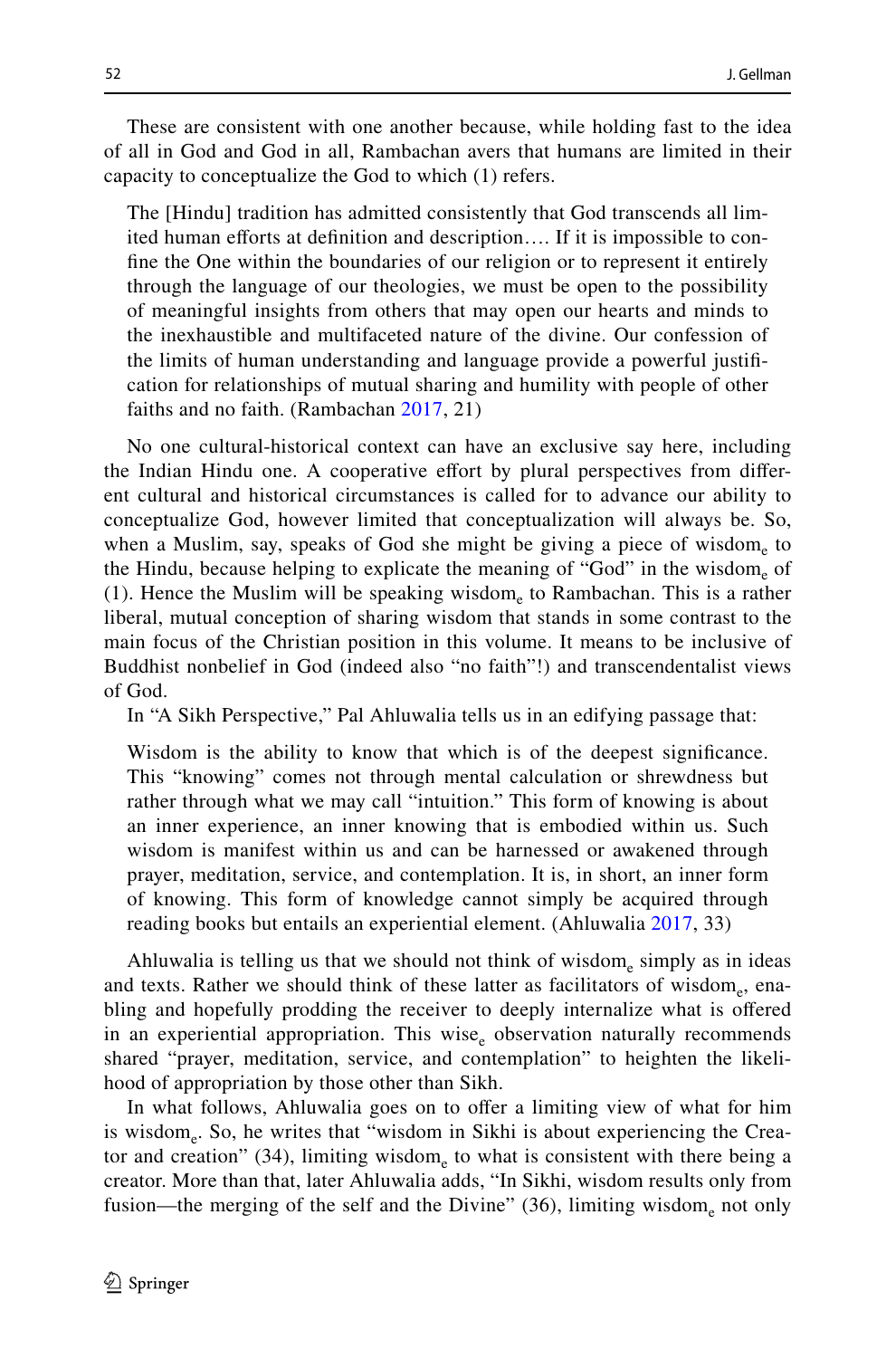to what is consistent with there being a creator but also to what sees an ultimate oneness of some sort between the creator and the creation.

With these statements, Ahluwalia is excluding Buddhist teachings when predicated on the absence of a creator, and Western religious teachings when predicated on God as transcendent and not "fused" with creation. Ahluwalia, therefore, should be able to think of such Buddhist and transcendentalist teachings at best only as wisdom $_{\text{[e]}}$  or as wisdom<sub>e</sub> by translation.

Now, Ahluwalia does go on to tell the reader that

All revelations of the Divine are valid and hence it is stated that no single religion (including Sikhi) can claim to be the full and fnal expression of God because of the inexhaustible and infnite nature of God's attributes as well as the relativity of the modes of perception. (Ahluwalia [2017](#page-13-0), 37)

This excerpt seems to parallel the passage of Rambachan, our Hindu author, in which he opens to other religions.

In "A Buddhist Perspective," Sallie B. King writes that "sharing wisdom is a twoway street; there is sharing with others what one has realized and there is receiving from others what they have realized" (47). King goes on to recognize that "some Buddhists acknowledge today that they learn spiritually from other religions" (47). She acknowledges two areas where Buddhists have gained or can gain spiritually from other religions. One is compassionate social activism to be learned from "Catholic hospitals, schools, and charitable enterprises." King gives extensive credit to Western religions for the turn to greater social activism in contemporary Buddhism:

There is something of a consensus among contemporary Buddhists who participate in global discussions about religion that Buddhism has the most to learn from other religions in the area of learning how to put their compassion and loving-kindness into practice in concrete action in the world. This process involves developing forms of action, but it may also require a rethinking of the status and value of things such as human history and human relationships. (King [2017](#page-14-3), 56)

It is clear that King sees the Western teaching of social activism as a case of wisdom<sub>e</sub>.

The other area where Buddhists have or can gain spiritually from other religions is, says King, in appreciation that belief in God is not in confict with Buddhist meditation. Concerning the American Buddhist Bernie Glassman, she writes that at frst he did not understand how Catholic nuns could be meditating. Yet, "He ultimately learned that there is no confict between meditation and belief in God. He now is happy when his Zen students go to a local Sufi center for zikr (Sufi prayer—which, of course, involves God), in addition to their Zen Buddhist practice" (King [2017,](#page-14-3) 48–49). King does not tell us just what wisdom she learned from realizing that theists could do Buddhist meditation. I propose that in her appreciation of this lack of inconsistency, King learned an important insight about her own Buddhist meditation and so gained wisdom<sub>e</sub> as a result. That Buddhist meditation need not assume atheism allows a new vantage point on her meditation, namely, that the meditation's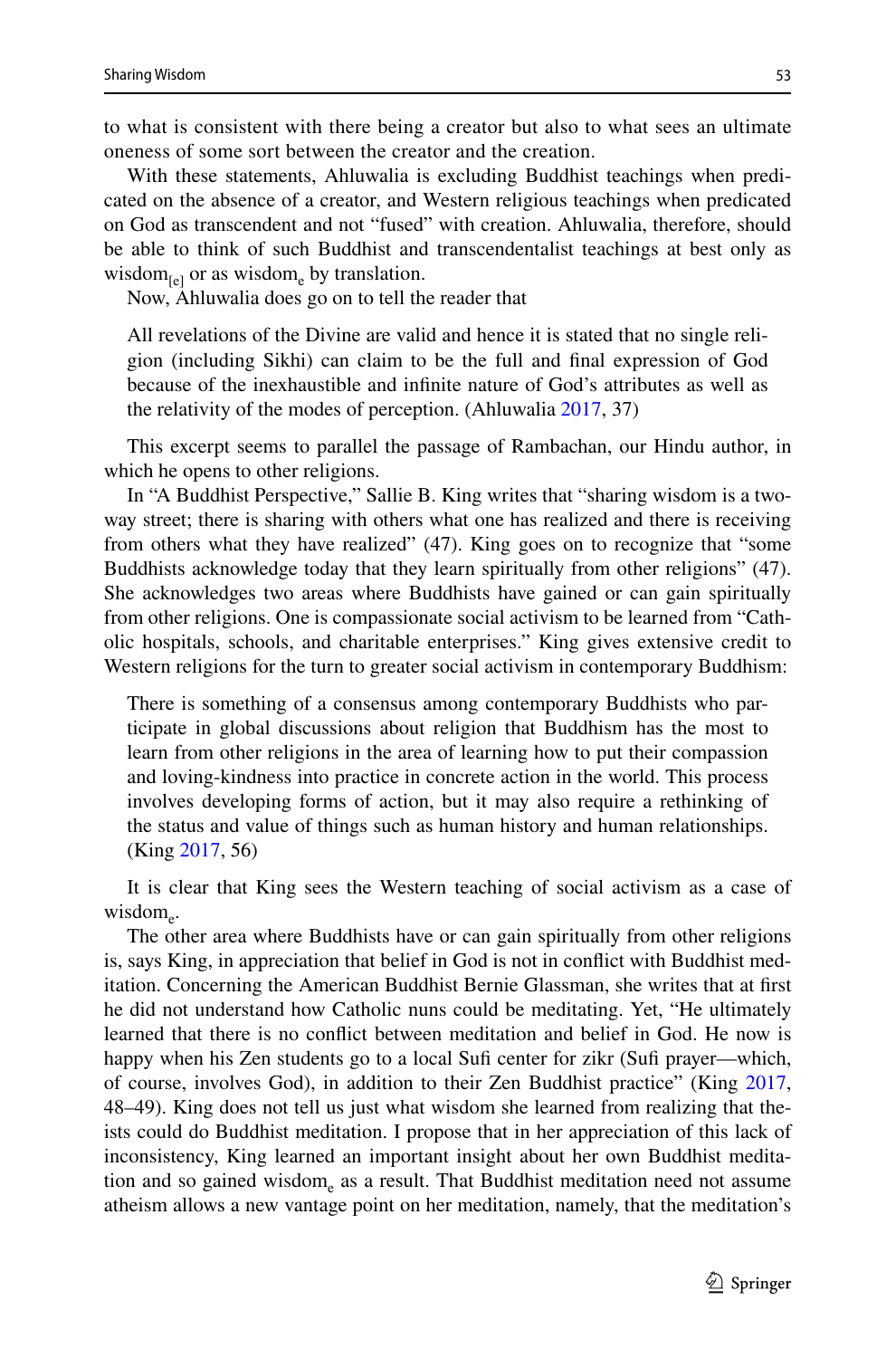value does not depend on any metaphysical assumption about God, that its value transcends any particular metaphysical posit. (Perhaps this should take us back to elements of the Pali Canon where the Buddha appears to disown any defnite metaphysical positions.) This can free King to have a diferent understanding of the nature and intrinsic value of her own meditation. The best way to categorize this piece of wisdom is wisdom, by translation.

The Muslim contributor, Timothy Gianotti, writes that

Far from claiming exclusive access to Divine Truth and Wisdom, the Qur'ān celebrates the fact that God, in His mercy benevolence for humankind, has broadcast the message all over the world from the time of Adam on. Indeed, the Qur'ān goes so far as to say that every nation has been sent a messenger. And no message is believed to be *complete or exhaustive*. (Gianotti [2017,](#page-13-1) 68–69; my emphasis)

Giannoti goes on to tell us that

The most familiar and recurring examples of these authentic teachings can be found in Qur'ānic references to the Torah and the Gospels…. We fnd many passages attributing "guidance" and "light" and "wisdom" to the Gospels and the Torah…. To boil it down to a simple question we pose: can truth and wisdom be sought in other religious texts, traditions, and cultures? The simple Qur'ānic answer seems to be clear.

I will return to this contribution below.

The Jewish contributor, Meir Sendor, acknowledges the need for Judaism to gain wisdom from "other cultures," but forcefully warns against what he calls dangers of sharing wisdom between *religions*:

A premature, uninformed and uncritical sense of commonality can lead to an inauthentic syncretism and generalization, to false assumptions of sameness, obscuring important distinctions between faiths. … Missing this point has led to misguided attempts to see certain commonalities between theistic Judaism and nontheistic, nonpersonal Buddhist thought. Such examples of syncretism distort our sense of the other and of ourselves. (Sendor [2017](#page-14-4), 87)

Sendor's worries apply to a follower of Judaism receiving wisdom from another religion, especially a nontheistic one. Note, frst, that sharing wisdom between religions need not include accepting commonalities between religions. There are other forms of wisdom sharing. I might receive what is wisdome for *you* merely as wisdom<sub>d</sub> or as wisdom<sub>[e]</sub>, neither of which amounts to a commonality between my religion and another. And, even what I accept as wisdom, need not be a commonality, but something that I might not have ever thought about before.

More to the point, however, Sendor is assuming that fnding something similar of importance between two religions can easily lead to "syncretism," and he is claiming that fnding a point of similarity between faiths will obscure "important distinctions between faiths." Hence, it is a misguided syncretism, to Sendor, to fnd similarities between a theistic and a nontheistic religion, for example.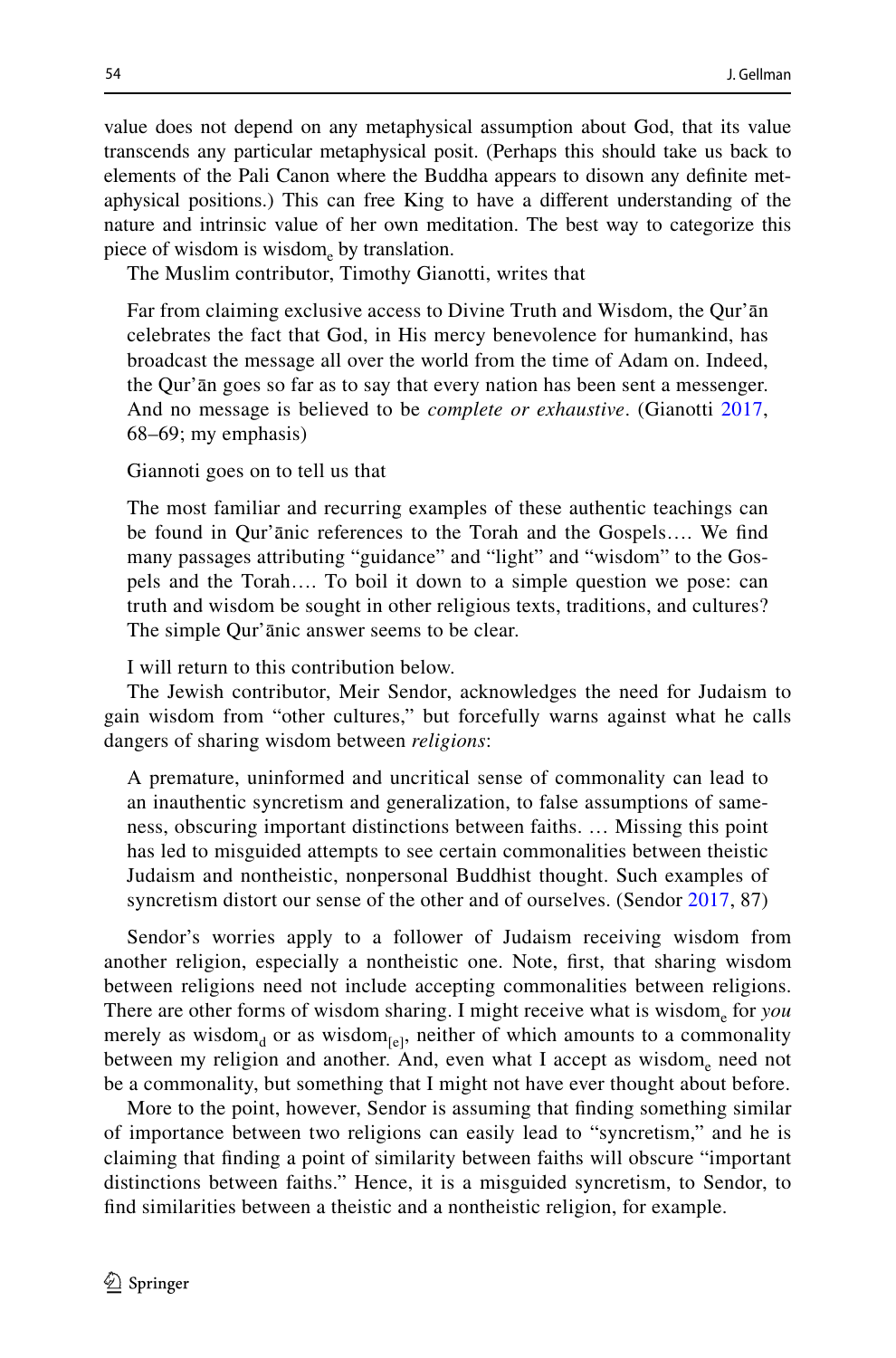None of this is compelling. Of course, fnding something similar between religions *has at times* served the purpose of syncretism and *has at times* been used to obscure "important distinctions between faiths." But there is nothing compulsory about that motivation or that outcome. I myself have found a common ingredient worth pointing out between Buddhism and traditional Judaism, without advocating or implying that the common ingredient should be grafted onto my Judaism in its Buddhist form, as a kind of "syncretism" (Gellman [2012\)](#page-13-2). Nor do I advocate that the two are *similar religions*. They decidedly are not.

To fnd *something similar* between religions X and Y is not the same as saying that religions X and Y *are similar religions*. Finding *something similar* between religions X and Y means that X and Y are similar *in that respect* and does not imply that X and Y are *similar religions*. To claim otherwise would be to commit a logical fallacy. Finding some commonalities, even signifcant ones, will not obscure massive diferences between a theistic and a nontheistic religion, between a religion of divine revelation and one without divine revelation, between a religion of a particular people and a universal religion, between a religion of Halakhah, Jewish law, and one that does not have a Halakhah of a kind Judaism has. There is no quick slide from "here is a commonality" to "there is no important diference between them."

Most importantly, the fact is that there *are* similarities, and some *important* ones, between religions. These do not disappear because we push them to the shadows. Pretending that there are no similarities can have, and has had, most negative consequences for relations between people of diferent religions living together. And, of course, nowadays we all live together—in a global apartment building.

That is precisely one reason I would want to point out a similarity between another religion and my home religion, without my serving as a front for syncretism or for obscuring diferences. Yes, there is a danger out there from those wanting to show that "we are all the same" and that "it does not really matter what religion you believe in," and the like. But that is not a given. We who think otherwise should not forgo fnding some similarities between religions all because others misuse the enterprise in a simpleminded tactic of political correctness. We who respect the individuating characters of our varied religions should be fnding similarities while upholding the integrity of each other's religion, allowing free and unimpeded religions to live side by side.

Sendor tells us that his teacher Rabbi Joseph Ber Soloveitchik stood for omitting theology and spiritual experience from interfaith-dialogue contexts:

[Rabbi] Soloveitchik is concerned to counter certain attitudes he detects among some Jewish and Catholic participants. To maintain the religious integrity of all parties in interfaith contacts, R. Soloveitchik suggests that the participants avoid discussions of theology and spiritual experience, which cannot be authentically translated from one religious community to another, and instead focus on moral, social and political areas of common cause among all religions, including combating secularism and materialism and their consequent immorality. (Sendor [2017](#page-14-4), 88)

Sendor endorses this view that matters of theology and spiritual experience cannot be "authentically translated" from one religion to another. I am not sure what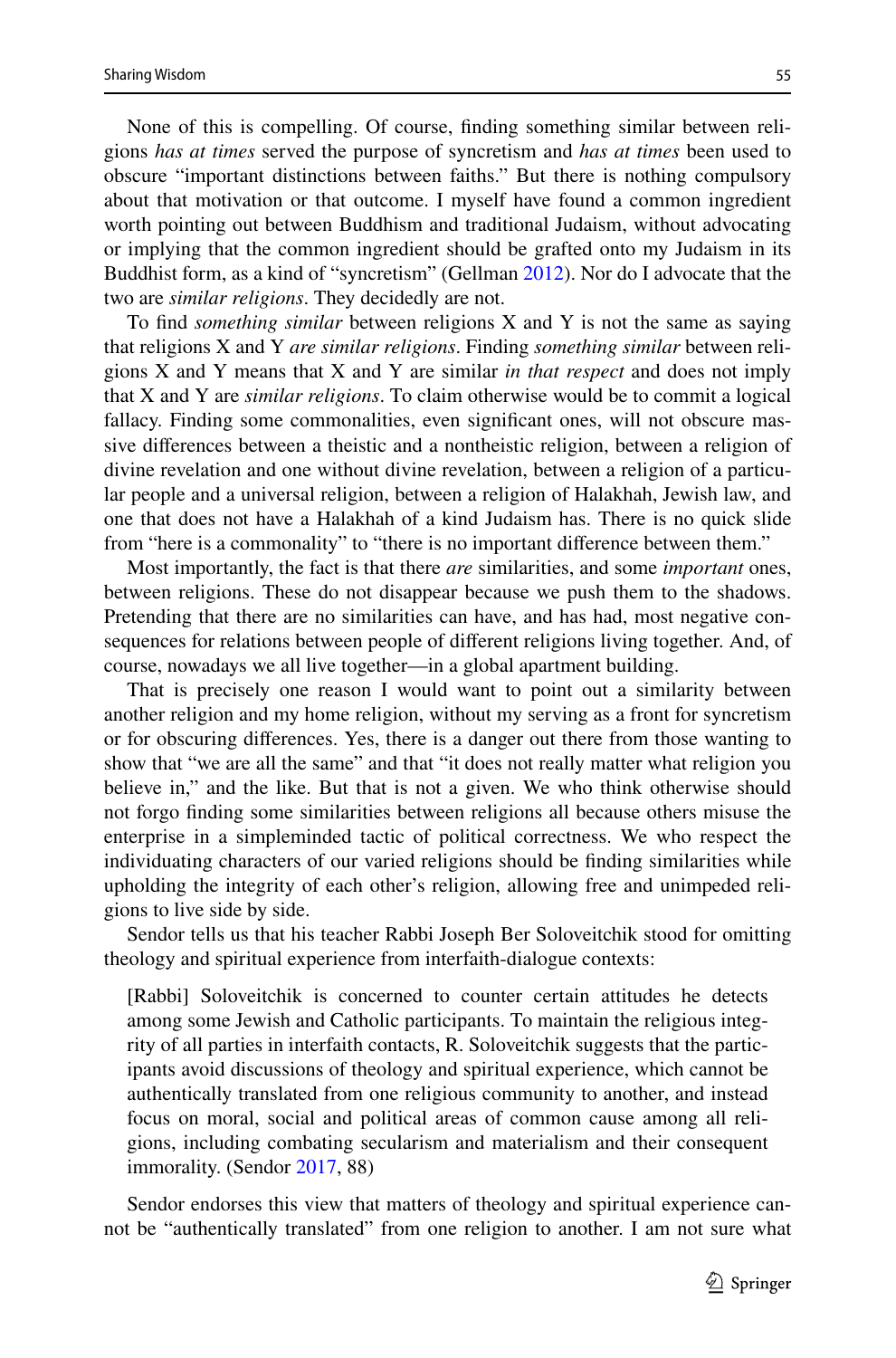is to be understood here by "translation." There are, to be sure, theological matters that one cannot easily divorce from their specifc religious context. I gave earlier the example of a Christian theology of the atonement of our sins by Jesus on the cross. We cannot simply lift it from Christianity and place it down into Judaism. But there are other contents that can become wisdome by *translation* for another religion, if we adopt *my* sense of wisdom, by *translation*. Recall that in my sense, "translation" does not retain the original form of the offered wisdom<sub>e</sub> but changes it to a new, analogous form that is compatible with the receiving religion. Earlier, I gave the example of what Augustine writes in his *Confessions*, that while set in Christian terms is translatable out of that context to an analogous form for non-Christians.

In any case, gaining wisdom, by translation from another religion need not be the result of searching for commonality between *religions*, but an outcome of discovering a commonality of *humanity* between the wise ones of diferent religions, which enables the transfer of wisdom, by translation. To know that a common humanity engenders some analogous wisdom<sub>e</sub> by translation should be a good corrective to a sense of haughtiness that sometimes overcomes those of us who think their religious sensibilities are all so unique as to leave all others in the dust. It should be a corrective to the putting of a fence around one's own religion as a protective strategy.

#### **On Sharing Wisdom**

Religions have a lot to say about a lot of things. Some of those sayings will clash with others. Some of those sayings will be pushed up to the front of consciousness and actions of institutions and individual devotees while others will lag behind and perhaps have little use in practice. Some of these will be widely endorsed while others discouraged or abandoned altogether. Some individual devotees on their own will choose to highlight certain teachings in their life and ignore or demote others.

Authentic sharing of wisdom should be sensitive to these layers of religious wisdom:

- A. Wisdom found in the home religion.
- B. Wisdom in the home religion that fgures actively in the lives of devotees (or not), and to what degree.
- C. Wisdom in the home religion the person before us believes in or cherishes in his or her own religious life.

These levels need not indicate the same wisdoms, and may not in many cases. The need for (A) is self-understood. (B) is necessary to distinguish between a live teaching with real infuence among devotees, and those that play an insignifcant role or that are dead letters, for at least some devotees. If we are to advance mutual relationships on a factual and not an imaginary basis, this is crucial in detecting the variations and nuances that might fourish in a religious community that on the surface appears to be uniform. Level (C) brings us down to the reality of live interpersonal relations between followers of diferent religions. Some of us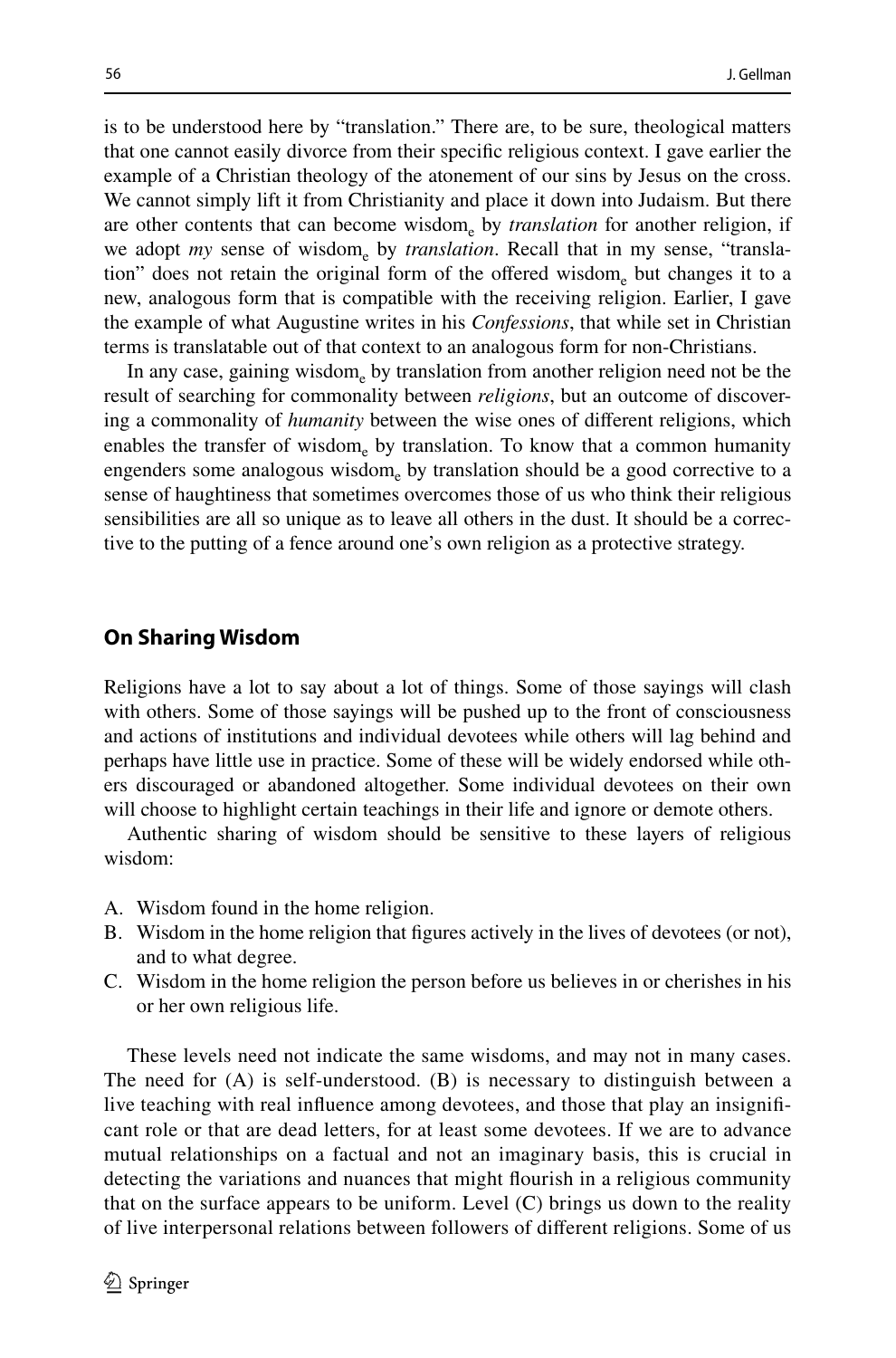may be smiling posters for our home religion, but many of us are not. We should not approach members of a diferent religion as though they are cardboard advertisements of what their "religion says."

There is insufficient reference in this collection to either level  $(B)$  or  $(C)$ . Authors tell me some things their religions have to say about sharing wisdom, belonging to level (A). They tell me hardly anything about how these teachings actually function in practice within their religious communities, or parts of them, which would be level (B). And they tell me little about to what degree these teachings fgure in their personal religious life, which would be level (C). With a few exceptions, such as Sallie King, whose two examples I discussed above, and such as the Sikh representative's writing about Jesus as a model of compassion, contributors fail to give an ample report on specifc pieces of wisdom that they have learned from another *religion* (as opposed to—from another "culture," as by the Jewish contributor), wisdom that speaks to them personally.

While the Hindu author tells us of the Hindu openness to learning from other religions about God, we do not read of an example of such a contribution to Hindu thought. The reader will want examples of how a transcendentalist understanding of God will provide wisdome for the Hindu. Our Muslim contributor makes do with general statements about learning from the Bible and the Gospels. The reader will want some concrete examples. Of course, in neither case do I mean to imply that good examples are not there. My point is that the giving of examples attests to the personal commitment of the writer beyond generalities and advances the benefts of sharing wisdom between religions.

That level (B)—wisdom in the home religion that fgures actively in the lives of devotees, or not, and to what degree—does not receive adequate attention in this volume leaves many crucial questions unanswered. For example, when Miroslav Volf writes that Christians are obligated to spread Christianity, does that mean that live Christians believe in proselytizing others to convert away from the religion they hold to Christianity? And if not, why not? We are left not knowing how this supposed obligation is played out in real life. We need to know this. And when the Muslim, Timothy Gianotti, quotes verses from the Qur'an to the efect that there is wisdom to be gained from other religions, including from the Torah and the Gospels, how are we to understand how operative these verses are and have been in the life of the Muslim *ummah*? To what degree can I expect a Muslim I sit next to on a plane to believe this as well? We need to know this.

In my Jewish religion, on many subjects I could quote sources seriously at odds with one another. I can give you quotations favorable to non-Jews and other quotations demonizing non-Jews, quotations favorable to women as well as opposing quotations, and quotations appreciative of converts to Judaism as well as those averse to converts. And so on. To know which sources are live and which neglected and by which group of devotees is important for the task of promoting shared wisdom between religions. Our authors make a welcome contribution when highlighting the sources they choose. For the purpose of interreligious relations, it would be helpful, in addition, to set out the place of sources in the consciousness of devotees to pinpoint targets for educational advancement.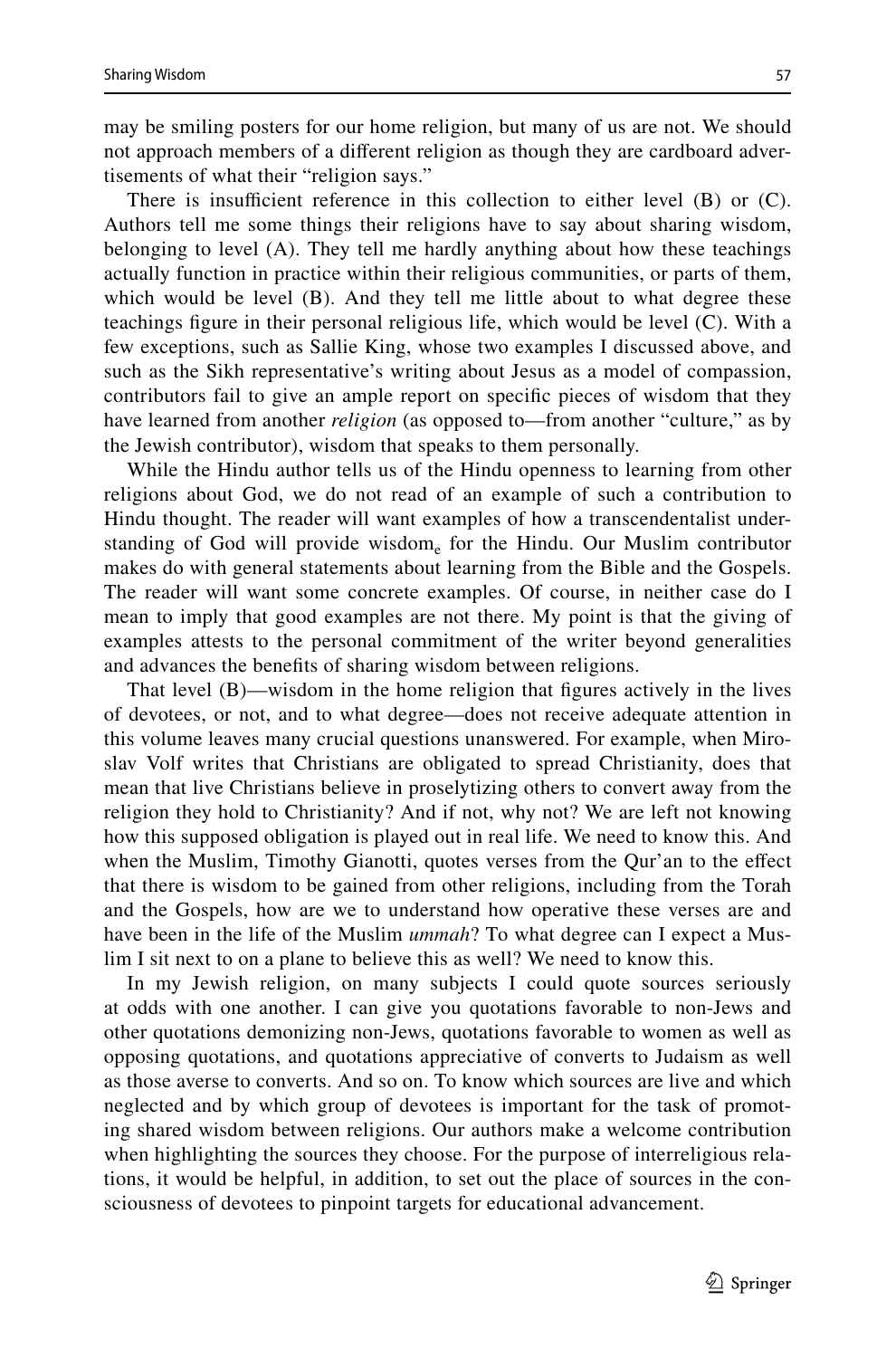That level (C)—wisdom in the home religion the person before us believes in or cherishes in his or her own life—is not seriously addressed in this volume suggests that the sharing of wisdom in this volume pertains to what above I have called *collective* and less so to *personal* epistemic attitudes. It is much of "*we* Muslims" and "*we* Hindus" "as a religious group believe in receiving wisdom from other religions," rather than "I, who am a Hindu, have gained the following wisdom from other religions for my own religious life," followed by some examples. Let us urge sharers of religious wisdom to enrich their discourse with more personal confessions.

I end by going back to my distinction between wisdome that is true, and what is not true and is wisdom<sub>e</sub> because it provides understanding. I find many instances in which religious Jewish people are not interested in hearing from other religions because they take those religions to be false at their core and/or fnd a piece of wisdom to be saying something false by their Jewish religious lights. Here most important is to advertise the diference between truth and that which provides real understanding, and to show that to provide understanding a statement or system need not be true. There are cases where it need only be *true enough* for the purposes we wish to advance. And if our purpose is to share wisdom, to enrich understanding, wisdom<sub>e</sub> need not entail truth.

Textbooks will picture molecules in a closed container as little round balls and tell us how they bang against the side of the container and bounce of. This helps explain a number of laws about the behavior of gases. Now, this picture and explanation are clearly false. Molecules are not little round balls and they do not "hit" the sides of the container or bounce off as would a ball. The textbook has used a false presentation, but one true enough to allow us to gain understanding about the behavior of gases. Just so, a piece of wisdom I hear from another religion might strike me as saying something false. But that should not be the end of it. I should not automatically categorize it as wisdom<sub>d</sub>. For within that falsity might lie an understanding that does not depend on truth. For if I look further, I might be able to fnd there wisdom, by translation in virtue of discerning understanding.

More deeply, the understanding that I gain might not even be wisdom, by translation. Perhaps the understanding I fnd there is an understanding beyond words, an understanding that can be grasped only in the soul and not in the mind. The kind of understanding that can be confrmed only by a knowing smile.

This volume deserves praise for advancing the endeavor of sharing wisdom between religions in such a straightforward and welcome way. I pray that my few comments help advance the enterprise even further.

#### **References**

- <span id="page-13-0"></span>Ahluwalia, Pal. 2017. A Sikh perspective. In *Sharing wisdom*, ed. Alon Goshen-Gottstein, 33–44. Lanham: Lexington.
- <span id="page-13-2"></span>Gellman, Jerome. 2012. Judaism and Buddhism: A Jewish approach to a godless religion. In *Jewish theology and world religions*, ed. Alon Goshen-Gottstein and Eugene Korn, 299–316. Portland, OR: The Littman Library of Jewish Civilization.
- <span id="page-13-1"></span>Gianotti, Timothy. 2017. An Islamic perspective, In *Sharing wisdom*, ed. Alon Goshen-Gottstein, 68–69. Lanham: Lexington.